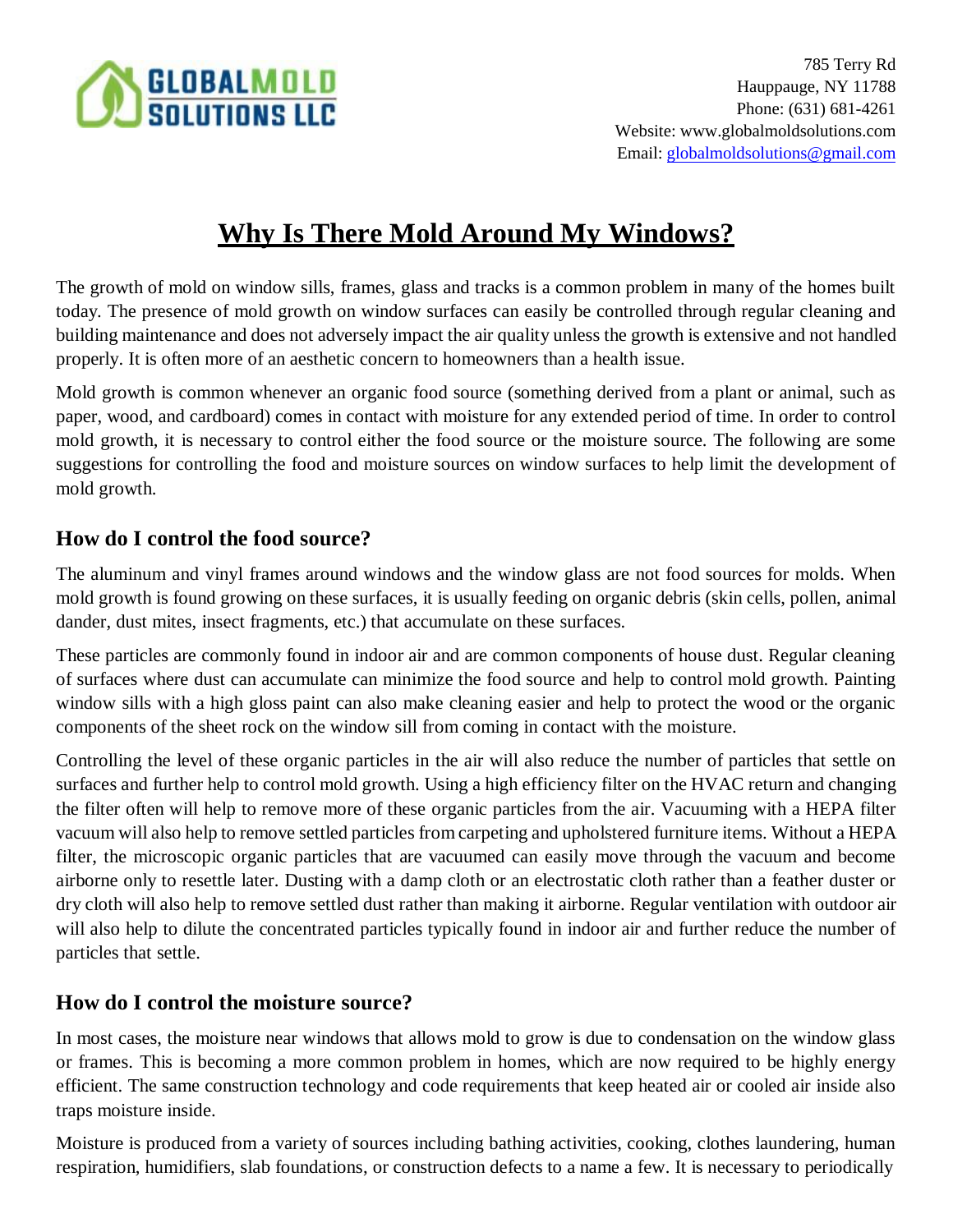open windows and use exhaust fans to regularly prevent this moisture from accumulating in the air indoors, which leads to elevated relative humidity levels and possible mold growth. Relative humidity is a measure of the moisture content in the air expressed as a percentage of the amount of moisture that the air is capable of holding at a particular temperature. Indoor relative humidity levels should be maintained below 50% to minimize the potential for mold growth or other indoor air quality problems.

Because warm air can hold more water than cold air, when warm, moist air is cooled, condensation occurs. The temperature at which this occurs is called the dew point. The dew point is often reached at windows when warm air inside comes in contact with a cold glass or metal surface on the window. This is usually more common in the winter time and is most prevalent during the early morning hours when outside temperatures are at their lowest. Much of this condensation quickly evaporates as outside temperatures increase during the day unless the indoor air is already very humid.

While some condensation is likely to occur at most windows during some parts of the year, there are several ways to control the level of condensation that develops. These include:

#### • **Increasing Air Circulation at the Window Surface.**

Increasing the air circulation at the window surface can help to prevent warm moist air from becoming stagnant around the cold window surface where the condensation can occur. Air circulation can be increased through the operation of ceiling fans at night in rooms with the most glass exposure. Air circulation can also be increased by reducing the amount of window covering over windows at night or during the winter; or by using window coverings that are made of breathable or porous materials. Condensation is often more significant on windows that have heavy metal or wood blinds or shutters.

Opening blinds and shutters during periods of decreased outside temperatures or raising mini-blinds at least 2 inches above the window sill will also help to increase air circulation at the window, if changing the window coverings is not an option.

#### • **Reduce the Level of Moisture in the Air**

Reducing the level of moisture in the air will help to keep relative humidity levels low and help to prevent condensation. Moisture can be removed from the air by use of exhaust fans, opening windows and ventilating with outdoor air or through operation of a dehumidifier. Never operate humidifiers indoors, which only add moisture to the air unless you take measures to maintain or control relative humidity levels. A hygrometer, or relative humidity meter, can help to monitor relative humidity levels so occupants can ensure they stay within normal limits. In the winter time when buildings typically receive less ventilation with outdoor air, a hygrometer can alert occupants to when relative humidity levels increase to the point where it is necessary to open a window or operate an exhaust fan. After showering or bathing, either the exhaust fan in bathrooms should be run or the windows should remain open until the relative humidity levels decrease below 50%.

#### • **Manually Remove Standing Water on Window Surfaces**

At times it may not be possible to effectively control relative humidity levels or the level of air circulation and condensation will still occur. In these instances, it may be necessary to remove the condensation manually by wiping with a dry cloth. This is generally not the preferred method of control for building occupants, but it is effective. It is usually not necessary to wipe up condensation on all windows or on every day. Most condensation that develops will evaporate naturally. It is typically on north facing windows or windows that are in shaded areas for longer periods where the moisture takes longer to dry. Condensation will also generally be worse on days where outdoor temperatures are lowest, and it is on these days that wiping window sills is often necessary.